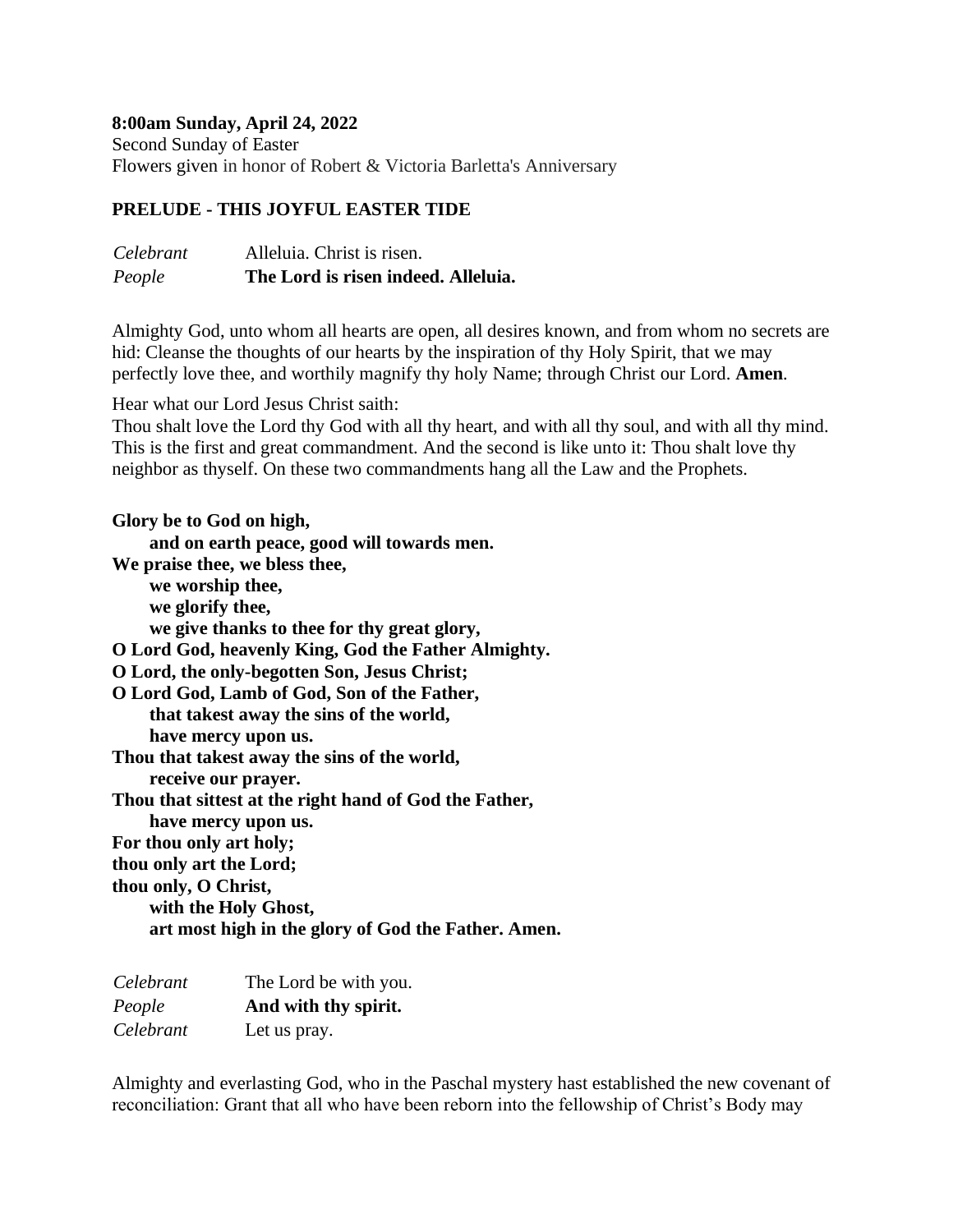show forth in their lives what they profess by their faith; through the same Jesus Christ our Lord, who liveth and reigneth with thee and the Holy Spirit, one God, for ever and ever. *Amen*.

# **The Lessons**

#### **READING: Revelation 1:4-8**

A Reading from the Revelation of John.

<sup>4</sup>John to the seven churches that are in Asia:

Grace to you and peace from him who is and who was and who is to come, and from the seven spirits who are before his throne,  $5$  and from Jesus Christ, the faithful witness, the firstborn of the dead, and the ruler of the kings of the earth.

To him who loves us and freed us from our sins by his blood,  $6$  and made us to be a kingdom, priests serving his God and Father, to him be glory and dominion forever and ever. Amen.

<sup>7</sup>Look! He is coming with the clouds;

every eye will see him,

even those who pierced him;

and on his account all the tribes of the earth will wail.

So it is to be. Amen.

<sup>84</sup>I am the Alpha and the Omega," says the Lord God, who is and who was and who is to come, the Almighty.

*Reader* The Word of the Lord.

*People* **Thanks be to God.**

#### **Psalm 118:14-29**

 $14$ The LORD is my strength and my song,  $*$ and he has become my salvation.

**<sup>15</sup>There is a sound of exultation and victory \* in the tents of the righteous:**

16"The right hand of the LORD has triumphed! \* the right hand of the LORD is exalted! the right hand of the LORD has triumphed!"

**<sup>17</sup>I shall not die, but live, \***

#### **and declare the works of the LORD.**

 $18$ The LORD has punished me sorely,  $*$ but he did not hand me over to death.

#### **<sup>19</sup>Open for me the gates of righteousness; \***

#### **I will enter them;**

#### **I will offer thanks to the LORD.**

<sup>20"</sup>This is the gate of the LORD;  $*$ 

he who is righteous may enter."

#### **<sup>21</sup>I will give thanks to you, for you answered me \* and have become my salvation.**

<sup>22</sup>The same stone which the builders rejected  $*$ has become the chief cornerstone.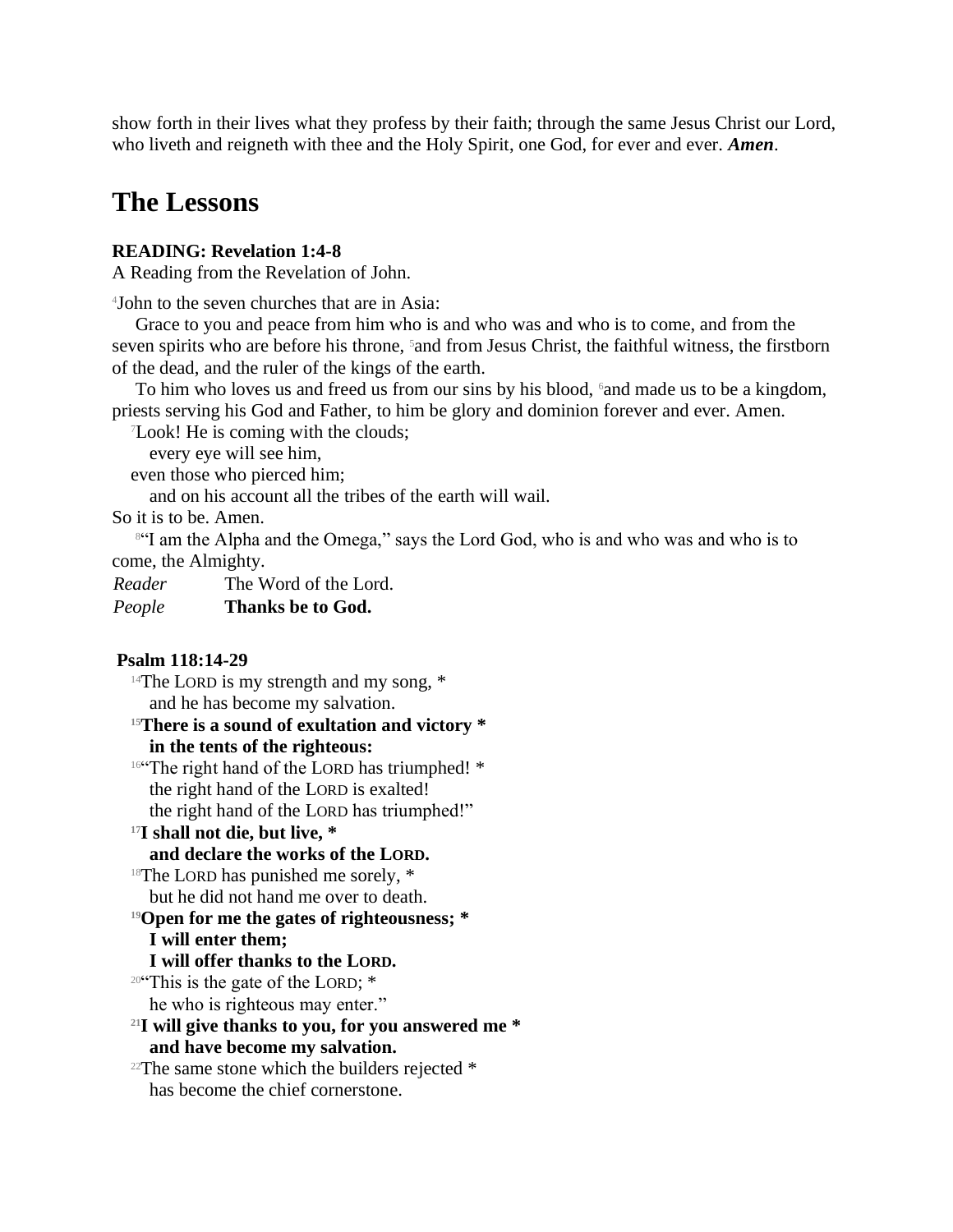# **<sup>23</sup>This is the LORD's doing, \***

#### **and it is marvelous in our eyes.**

 $24$ On this day the LORD has acted;  $*$ 

we will rejoice and be glad in it.

# **<sup>25</sup>Hosanna, LORD, hosanna! \***

**LORD, send us now success.**

<sup>26</sup>Blessed is he who comes in the name of the LORD;  $*$ we bless you from the house of the LORD.

**<sup>27</sup>God is the LORD; he has shined upon us; \***

**form a procession with branches up to the horns of the altar.**

<sup>28"</sup>You are my God, and I will thank you; \*

you are my God, and I will exalt you."

**<sup>29</sup>Give thanks to the LORD, for he is good; \* his mercy endures for ever.**

# **GOSPEL: John 20:19-31**

The Holy Gospel of our Lord Jesus Christ according to John.

# *People* **Glory be to thee, O Lord.**

<sup>19</sup>When it was evening on that day, the first day of the week, and the doors of the house where the disciples had met were locked for fear of the Jews, Jesus came and stood among them and said, "Peace be with you." <sup>20</sup>After he said this, he showed them his hands and his side. Then the disciples rejoiced when they saw the Lord. 21Jesus said to them again, "Peace be with you. As the Father has sent me, so I send you." <sup>22</sup>When he had said this, he breathed on them and said to them, "Receive the Holy Spirit. 23If you forgive the sins of any, they are forgiven them; if you retain the sins of any, they are retained."

 $24$ But Thomas (who was called the Twin), one of the twelve, was not with them when Jesus came. 25So the other disciples told him, "We have seen the Lord." But he said to them, "Unless I see the mark of the nails in his hands, and put my finger in the mark of the nails and my hand in his side, I will not believe."

 $26A$  week later his disciples were again in the house, and Thomas was with them. Although the doors were shut, Jesus came and stood among them and said, "Peace be with you." 27Then he said to Thomas, "Put your finger here and see my hands. Reach out your hand and put it in my side. Do not doubt but believe." <sup>28</sup>Thomas answered him, "My Lord and my God!" <sup>29</sup>Jesus said to him, "Have you believed because you have seen me? Blessed are those who have not seen and yet have come to believe."

<sup>30</sup>Now Jesus did many other signs in the presence of his disciples, which are not written in this book. 31But these are written so that you may come to believe that Jesus is the Messiah, the Son of God, and that through believing you may have life in his name.

The Gospel of the Lord.

#### *People* **Praise be to thee, O Christ.**

# **THE SERMON**

#### **THE CREED**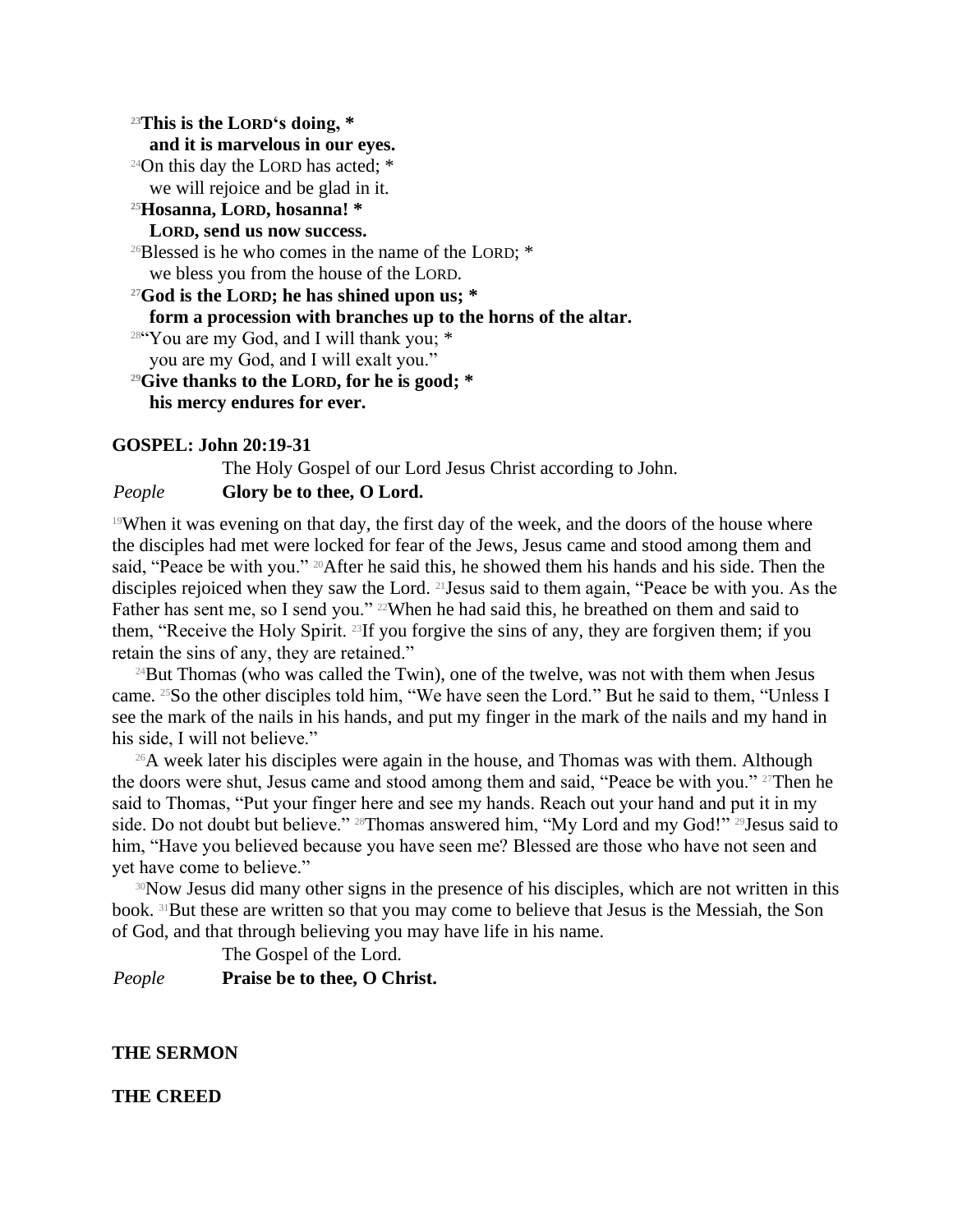**We believe in one God, the Father, the Almighty, maker of heaven and earth, of all that is, seen and unseen. We believe in one Lord, Jesus Christ, the only Son of God, eternally begotten of the Father, God from God, Light from Light, true God from true God, begotten, not made, of one Being with the Father. Through him all things were made. For us and for our salvation he came down from heaven: by the power of the Holy Spirit he became incarnate from the Virgin Mary, and was made man. For our sake he was crucified under Pontius Pilate; he suffered death and was buried. On the third day he rose again in accordance with the Scriptures; he ascended into heaven and is seated at the right hand of the Father. He will come again in glory to judge the living and the dead, and his kingdom will have no end. We believe in the Holy Spirit, the Lord, the giver of life, who proceeds from the Father and the Son. With the Father and the Son he is worshiped and glorified. He has spoken through the Prophets. We believe in one holy catholic and apostolic Church. We acknowledge one baptism for the forgiveness of sins. We look for the resurrection of the dead, and the life of the world to come. Amen.**

#### **THE PRAYERS OF THE PEOPLE**

Let us pray for the whole state of Christ's Church and the world.

Almighty and everliving God, who in thy holy Word hast taught us to make prayers, and supplications, and to give thanks for all men: Receive these our prayers which we offer unto thy divine Majesty, beseeching thee to inspire continually the Universal Church with the spirit of truth, unity, and concord; and grant that all those who do confess thy holy Name may agree in the truth of thy holy Word, and live in unity and godly love.

Give grace, O heavenly Father, to all bishops and other ministers [especially \_\_\_\_\_\_\_\_\_\_\_\_\_], that they may, both by their life and doctrine, set forth thy true and lively Word, and rightly and duly administer thy holy Sacraments.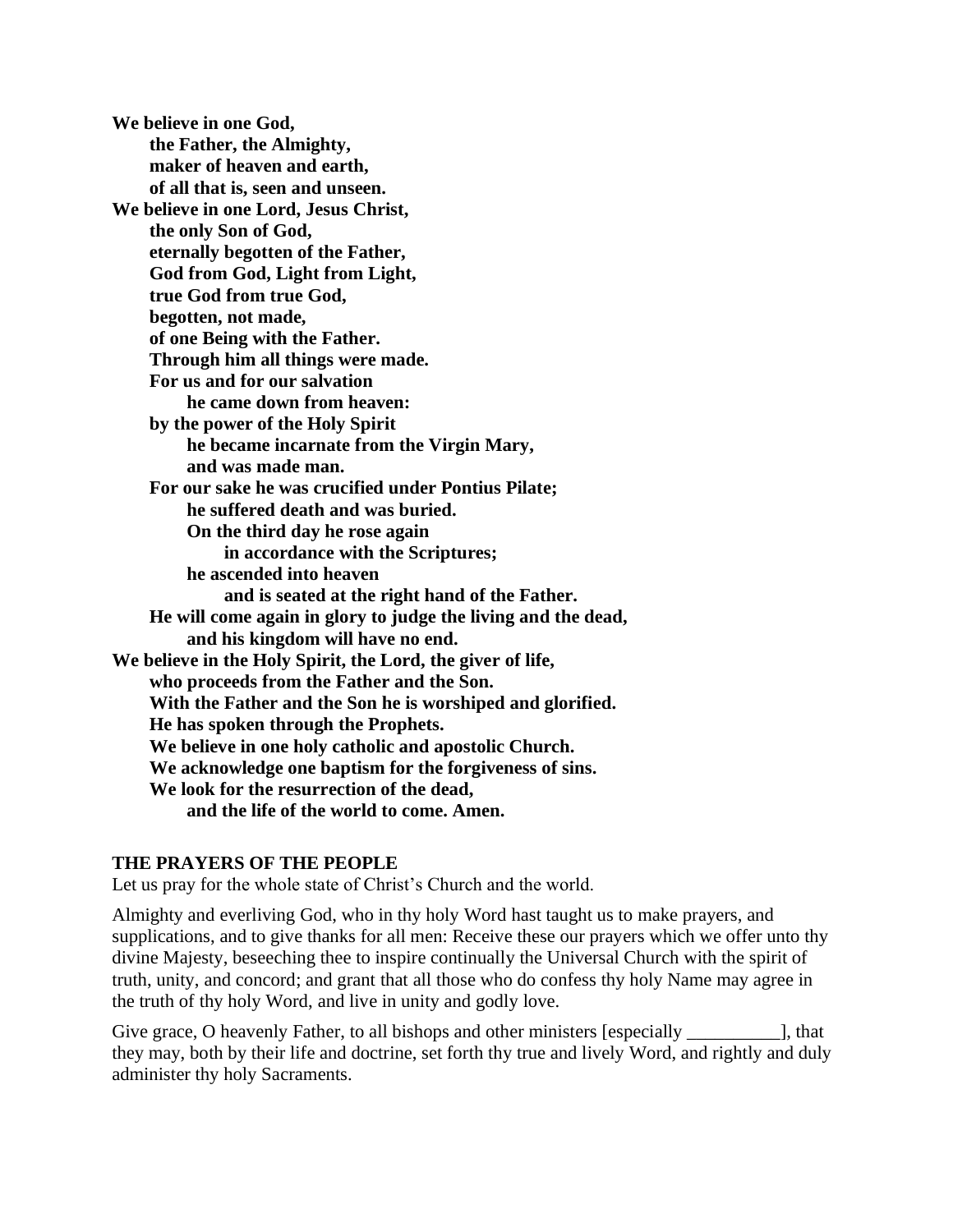And to all thy people give thy heavenly grace, and especially to this congregation here present; that, with meek heart and due reverence, they may hear and receive thy holy Word, truly serving thee in holiness and righteousness all the days of their life.

We beseech thee also so to rule the hearts of those who bear the authority of government in this and every land [especially \_\_\_\_\_\_\_\_\_\_], that they may be led to wise decisions and right actions for the welfare and peace of the world.

Open, O Lord, the eyes of all people to behold thy gracious hand in all thy works, that, rejoicing in thy whole creation, they may honor thee with their substance, and be faithful stewards of thy bounty.

And we most humbly beseech thee, of thy goodness, O Lord, to comfort and succor [\_\_\_\_\_\_\_\_ and] all those who, in this transitory life, are in trouble, sorrow, need, sickness, or any other adversity.

And we also bless thy holy Name for all thy servants departed this life in thy faith and fear [especially \_\_\_\_\_\_\_\_\_\_], beseeching thee to grant them continual growth in thy love and service; and to grant us grace so to follow the good examples of [\_\_\_\_\_\_\_\_\_\_\_\_\_ and of] all thy saints, that with them we may be partakers of thy heavenly kingdom.

Grant these our prayers, O Father, for Jesus Christ's sake, our only Mediator and Advocate. **Amen***.*

# **CONFESSION OF SIN**

Let us humbly confess our sins unto Almighty God.

**Almighty God, Father of our Lord Jesus Christ, maker of all things, judge of all men: We acknowledge and bewail our manifold sins and wickedness, which we from time to time most grievously have committed, by thought, word, and deed, against thy divine Majesty, provoking most justly thy wrath and indignation against us. We do earnestly repent, and are heartily sorry for these our misdoings; the remembrance of them is grievous unto us, the burden of them is intolerable. Have mercy upon us, have mercy upon us, most merciful Father; for thy Son our Lord Jesus Christ's sake, forgive us all that is past; and grant that we may ever hereafter serve and please thee in newness of life, to the honor and glory of thy Name; through Jesus Christ our Lord. Amen.**

Almighty God, our heavenly Father, who of his great mercy hath promised forgiveness of sins to all those who with hearty repentance and true faith turn unto him, have mercy upon you, pardon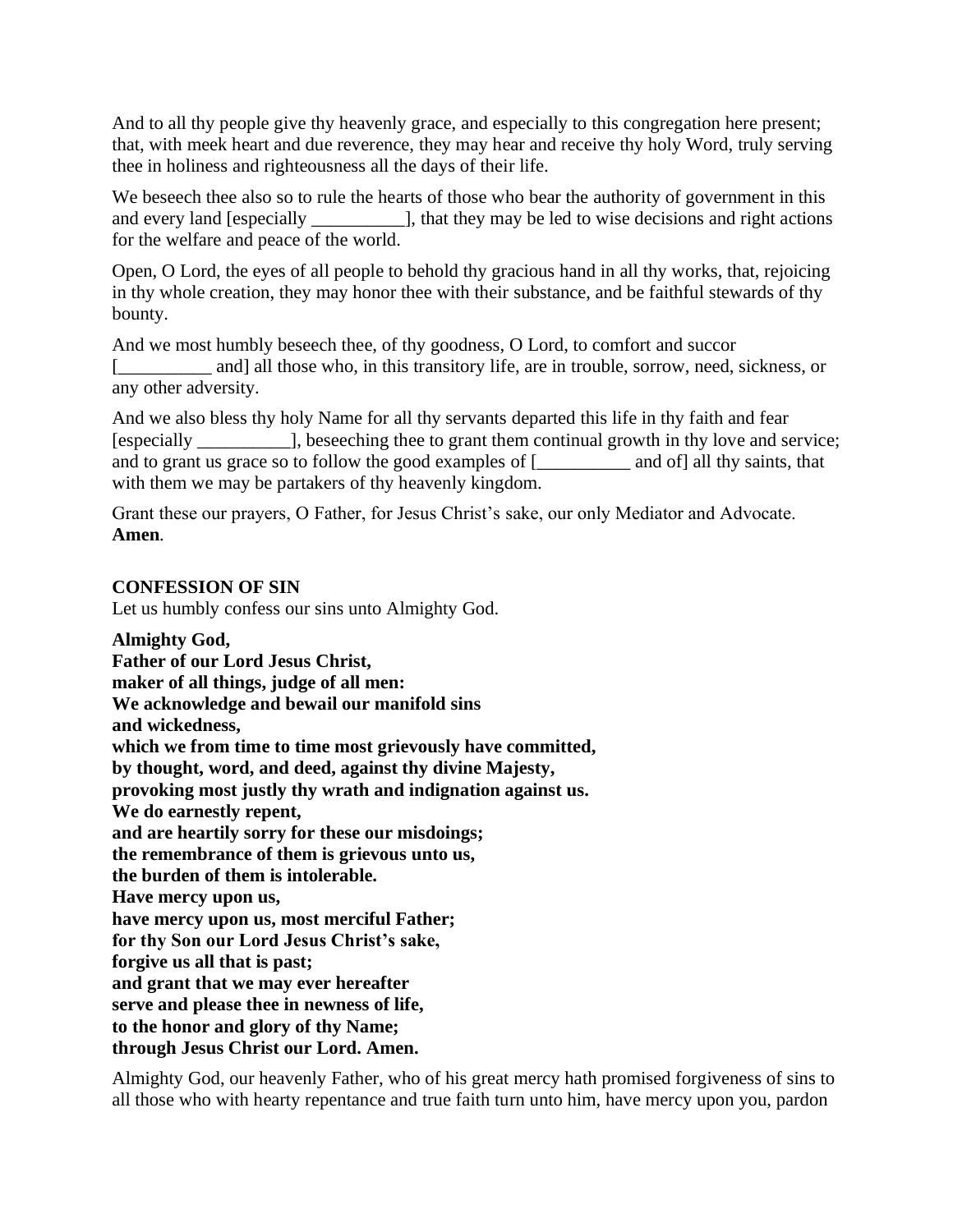and deliver you from all your sins, confirm and strengthen you in all goodness, and bring you to everlasting life; through Jesus Christ our Lord. *Amen.*

Hear the Word of God to all who truly turn to him.

God so loved the world, that he gave his only-begotten Son, to the end that all that believe in him should not perish, but have everlasting life. *John 3:16*

# **THE PEACE**

| People    | And with thy spirit.                      |
|-----------|-------------------------------------------|
| Celebrant | The peace of the Lord be always with you. |

# The Holy Communion

# **OFFERTORY SENTENCE**

**OFFERTORY MUSIC** *Now the green blade riseth from the buried grain (Noël nouvelet)*

| Celebrant | The Lord be with you.                   |
|-----------|-----------------------------------------|
| People    | And with thy spirit.                    |
| Celebrant | Lift up your hearts.                    |
| People    | We lift them up unto the Lord.          |
| Celebrant | Let us give thanks to the Lord our God. |
| People    | It is meet and right so to do.          |
|           |                                         |

It is very meet, right, and our bounden duty, that we should at all times, and in all places, give thanks unto thee, O Lord, holy Father, almighty, everlasting God.

But chiefly are we bound to praise thee for the glorious resurrection of thy Son Jesus Christ our Lord; for he is the very Paschal Lamb, who was sacrificed for us, and hath taken away the sin of the world; who by his death hath destroyed death, and by his rising to life again hath won for us everlasting life.

Therefore with Angels and Archangels, and with all the company of heaven, we laud and magnify thy glorious Name; evermore praising thee, and saying,

**Holy, holy, holy, Lord God of Hosts: Heaven and earth are full of thy glory. Glory be to thee, O Lord Most High. Blessed is he that cometh in the name of the Lord. Hosanna in the highest.**

All glory be to thee, Almighty God, our heavenly Father, for that thou, of thy tender mercy, didst give thine only Son Jesus Christ to suffer death upon the cross for our redemption; who made there, by his one oblation of himself once offered, a full, perfect, and sufficient sacrifice, oblation, and satisfaction, for the sins of the whole world; and did institute, and in his holy Gospel command us to continue, a perpetual memory of that his precious death and sacrifice, until his coming again.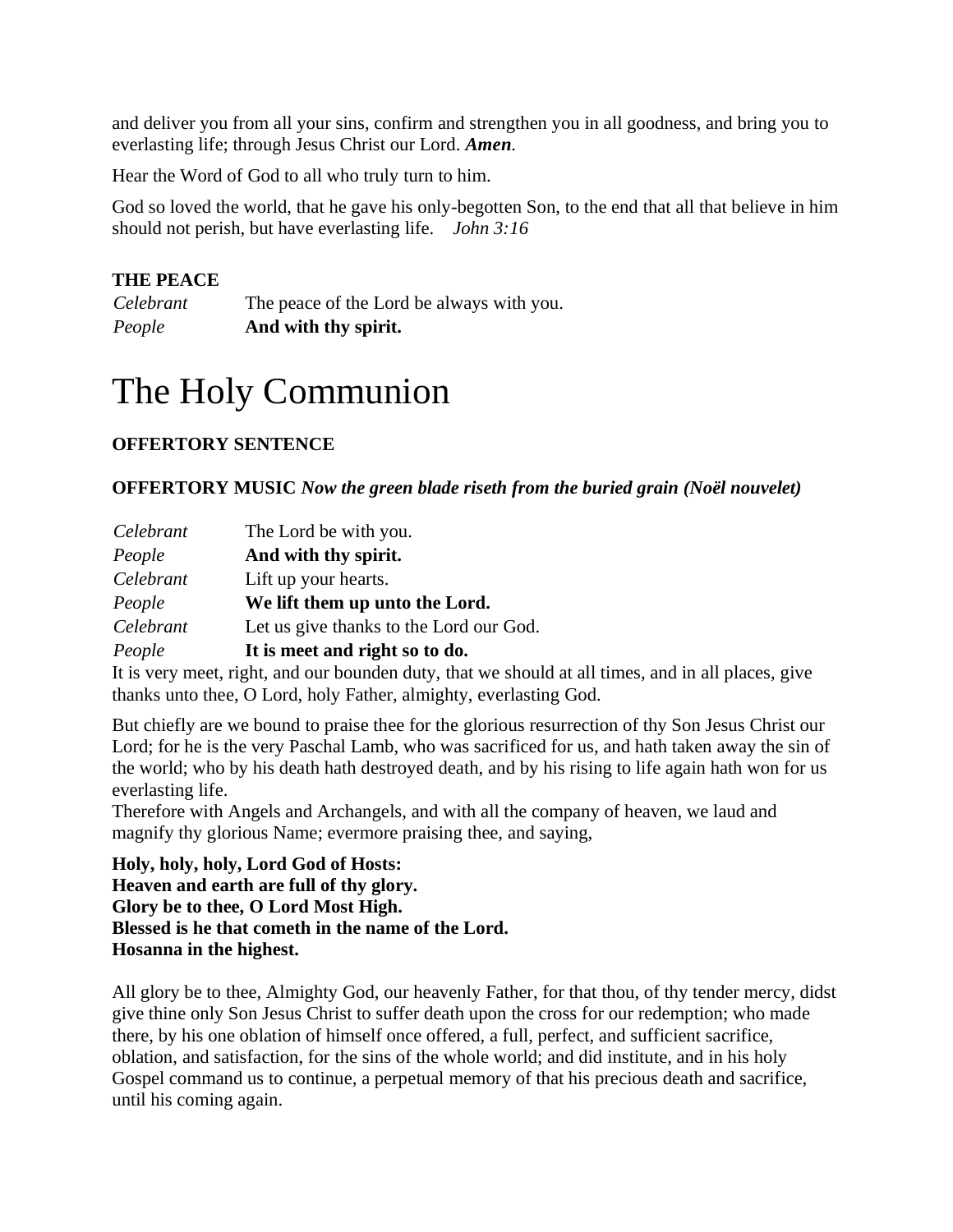For in the night in which he was betrayed, he took bread; and when he had given thanks, he brake it, and gave it to his disciples, saying, "Take, eat, this is my Body, which is given for you. Do this in remembrance of me."

Likewise, after supper, he took the cup; and when he had given thanks, he gave it to them, saying, "Drink ye all of this; for this is my Blood of the New Testament, which is shed for you, and for many, for the remission of sins. Do this, as oft as ye shall drink it, in remembrance of me."

Wherefore, O Lord and heavenly Father, according to the institution of thy dearly beloved Son our Savior Jesus Christ, we, thy humble servants, do celebrate and make here before thy divine Majesty, with these thy holy gifts, which we now offer unto thee, the memorial thy Son hath commanded us to make; having in remembrance his blessed passion and precious death, his mighty resurrection and glorious ascension; rendering unto thee most hearty thanks for the innumerable benefits procured unto us by the same.

And we most humbly beseech thee, O merciful Father, to hear us; and, of thy almighty goodness, vouchsafe to bless and sanctify, with thy Word and Holy Spirit, these thy gifts and creatures of bread and wine; that we, receiving them according to thy Son our Savior Jesus Christ's holy institution, in remembrance of his death and passion, may be partakers of his most blessed Body and Blood.

And we earnestly desire thy fatherly goodness mercifully to accept this our sacrifice of praise and thanksgiving; most humbly beseeching thee to grant that, by the merits and death of thy Son Jesus Christ, and through faith in his blood, we, and all thy whole Church, may obtain remission of our sins, and all other benefits of his passion.

And here we offer and present unto thee, O Lord, our selves, our souls and bodies, to be a reasonable, holy, and living sacrifice unto thee; humbly beseeching thee that we, and all others who shall be partakers of this Holy Communion, may worthily receive the most precious Body and Blood of thy Son Jesus Christ, be filled with thy grace and heavenly benediction, and made one body with him, that he may dwell in us, and we in him.

And although we are unworthy, through our manifold sins, to offer unto thee any sacrifice, yet we beseech thee to accept this our bounden duty and service, not weighing our merits, but pardoning our offenses, through Jesus Christ our Lord;

By whom, and with whom, in the unity of the Holy Ghost, all honor and glory be unto thee, O Father Almighty, world without end. **AMEN***.*

And now, as our Savior Christ hath taught us, we are bold to say,

**Our Father, who art in heaven, hallowed be thy Name, thy kingdom come, thy will be done, on earth as it is in heaven. Give us this day our daily bread. And forgive us our trespasses, as we forgive those who trespass against us. And lead us not into temptation, but deliver us from evil.**